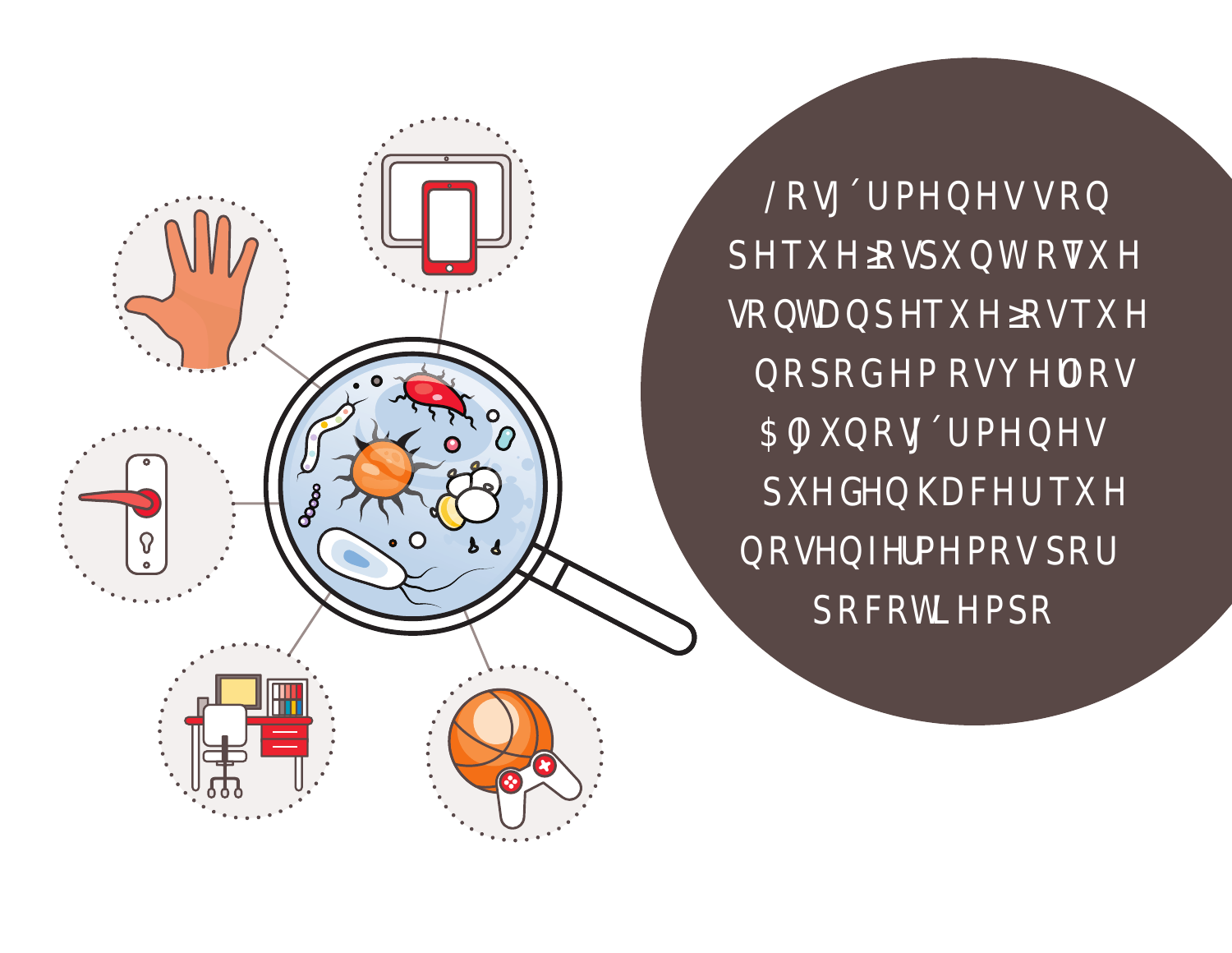One new kind of germ is called coronavirus, or COVID-19. Most people only get a little bit sick with a fever and cough with coronavirus. Then they get better.

3

**TIREDNESS**

1 **FEVER**

2

**COUG**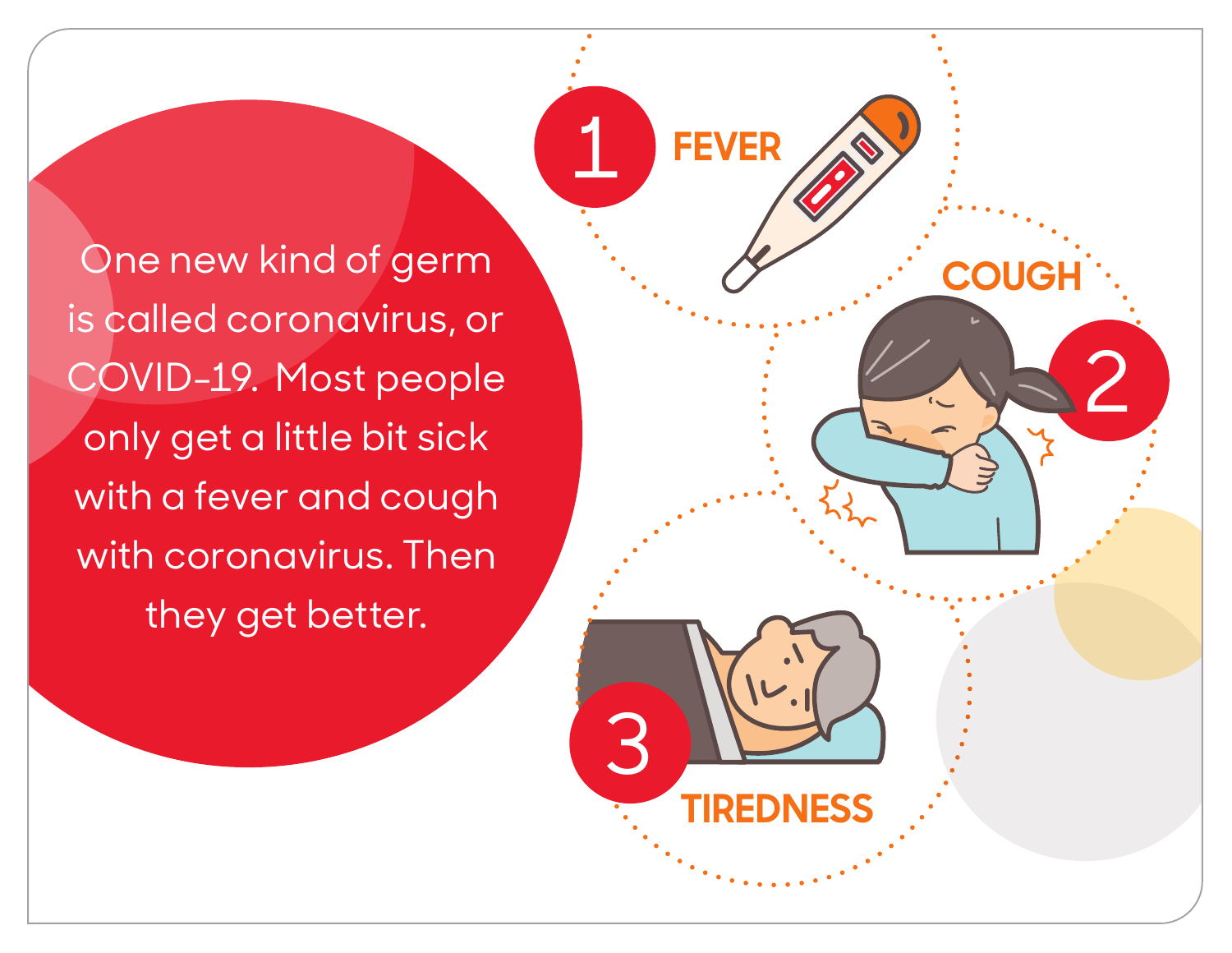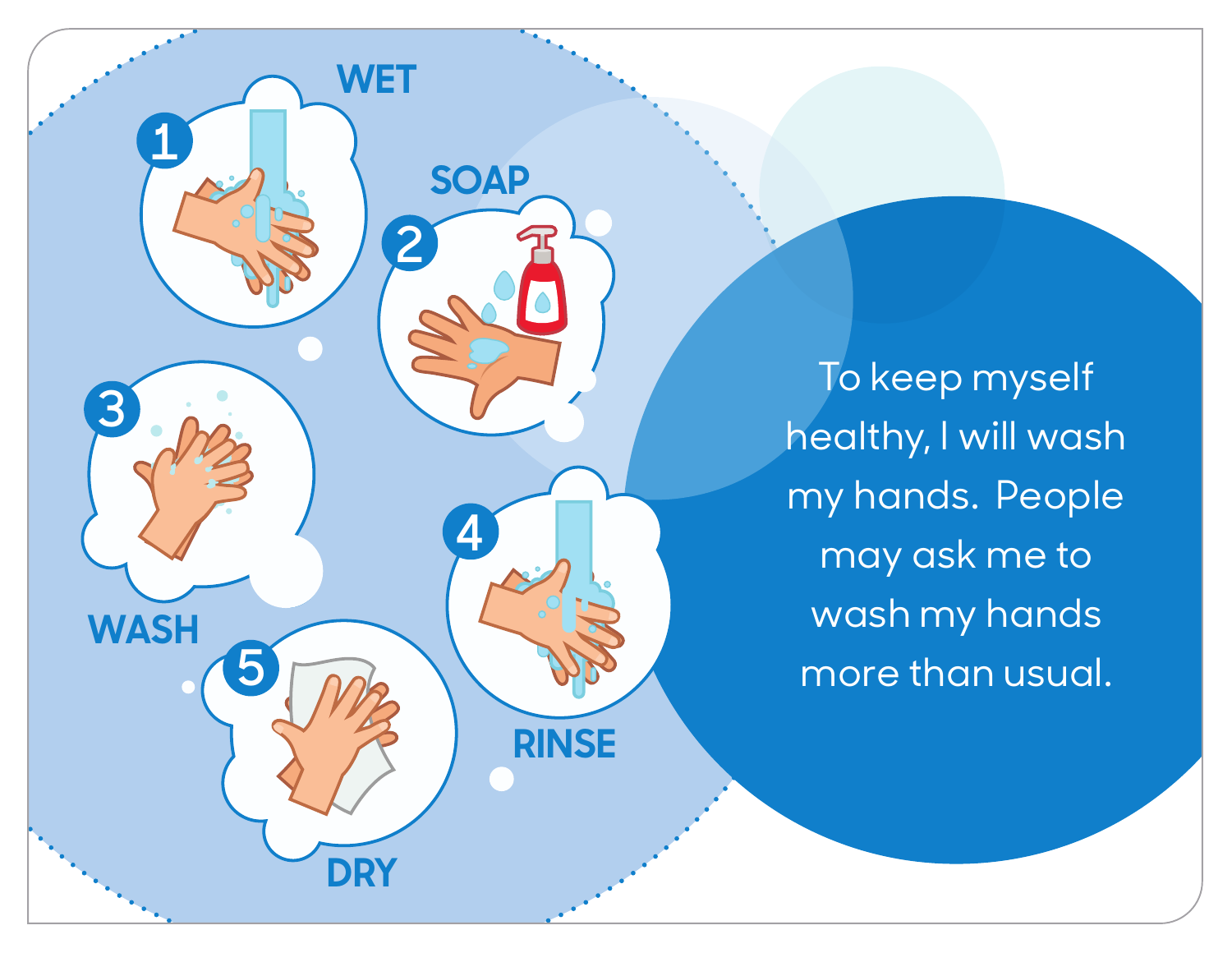I will wash my hands after I cough or sneeze, after I blow my nose, after I use the bathroom, and before I eat.

**WASH YOUR HANDS**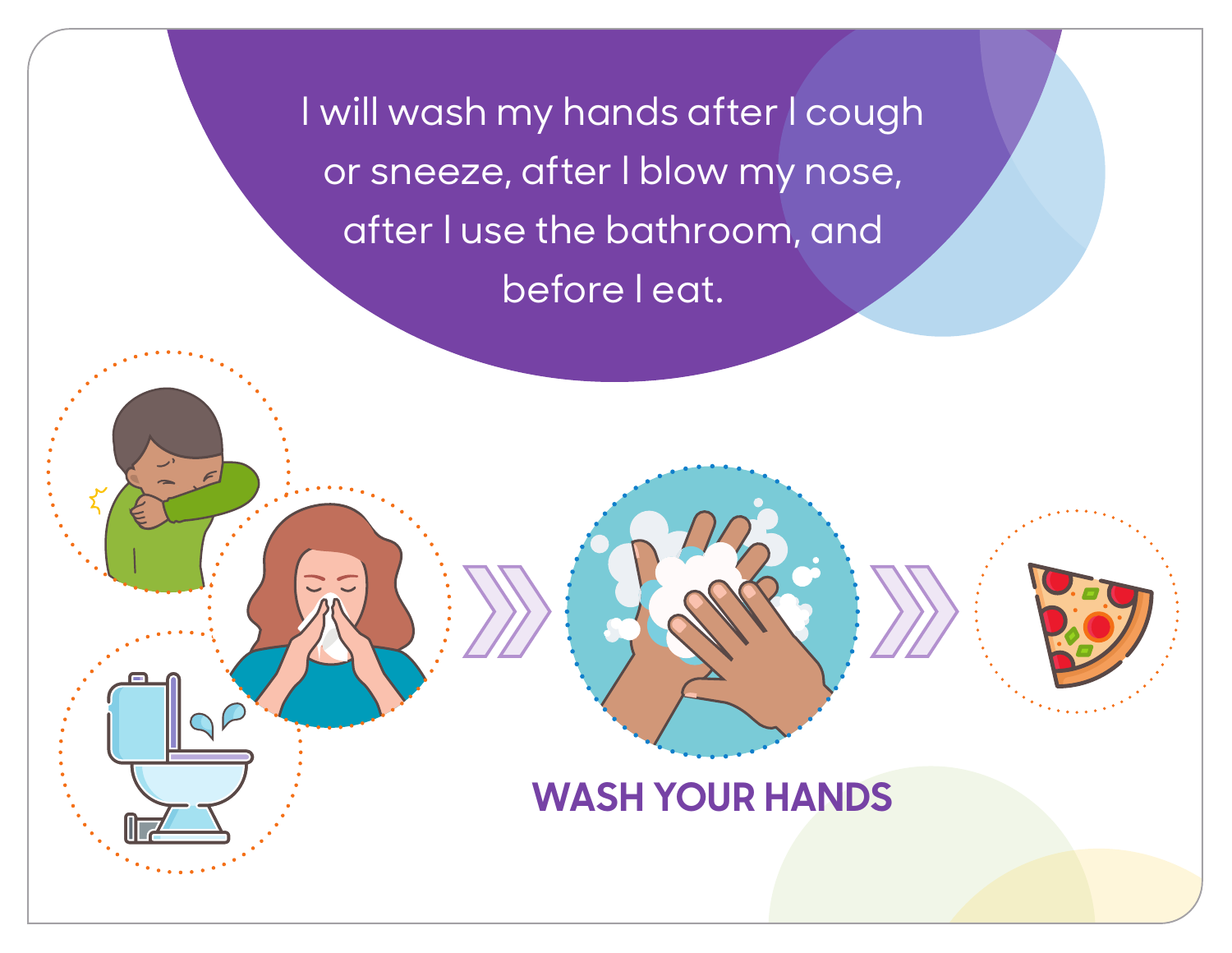

If I can't wash my hands, I will use hand gel instead.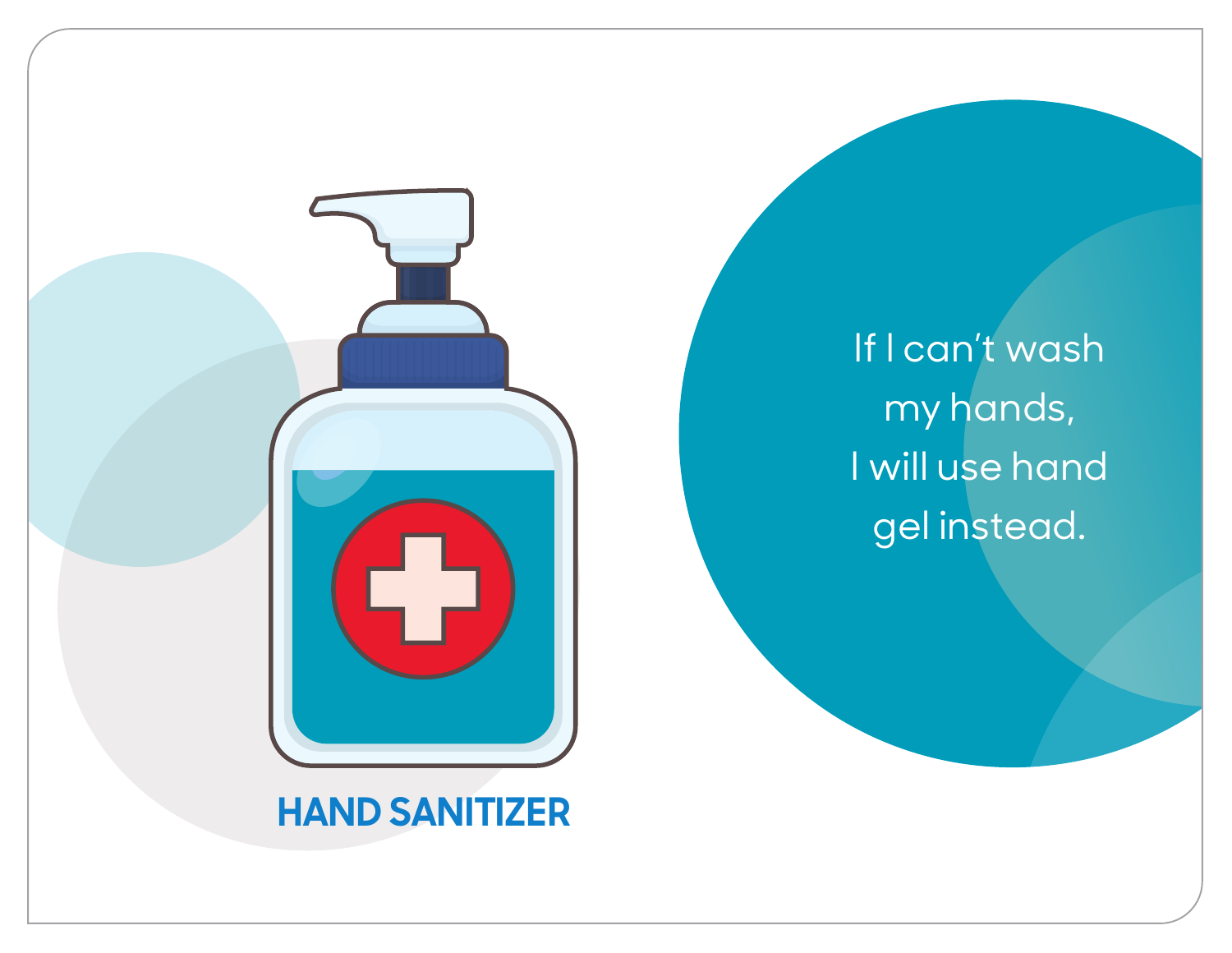Germs live in coughs and sneezes. I will cover my mouth with my elbow when I cough or sneeze.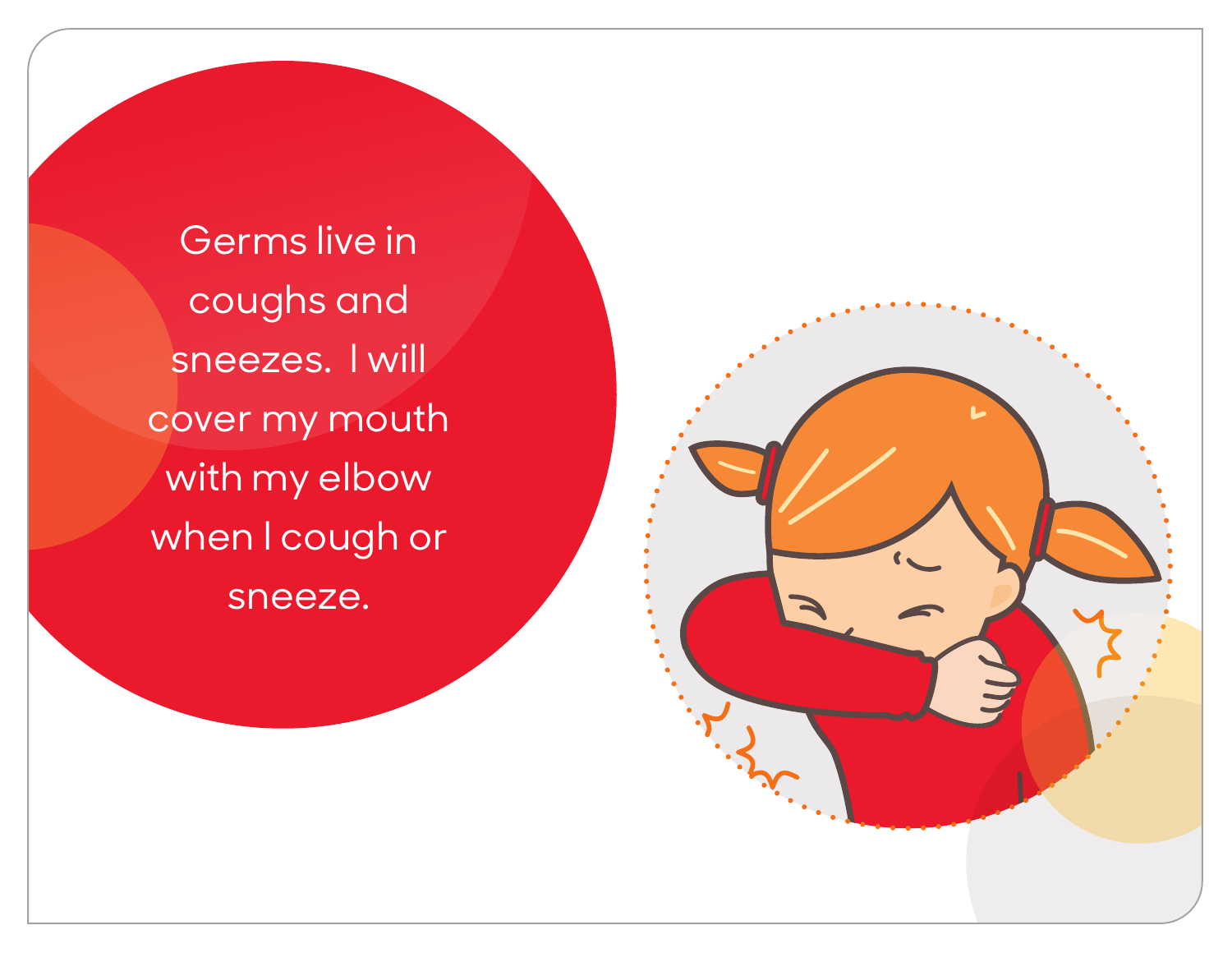

I will use a tissue if I need to pick or blow my nose. Then I will throw away the tissue and wash my hands.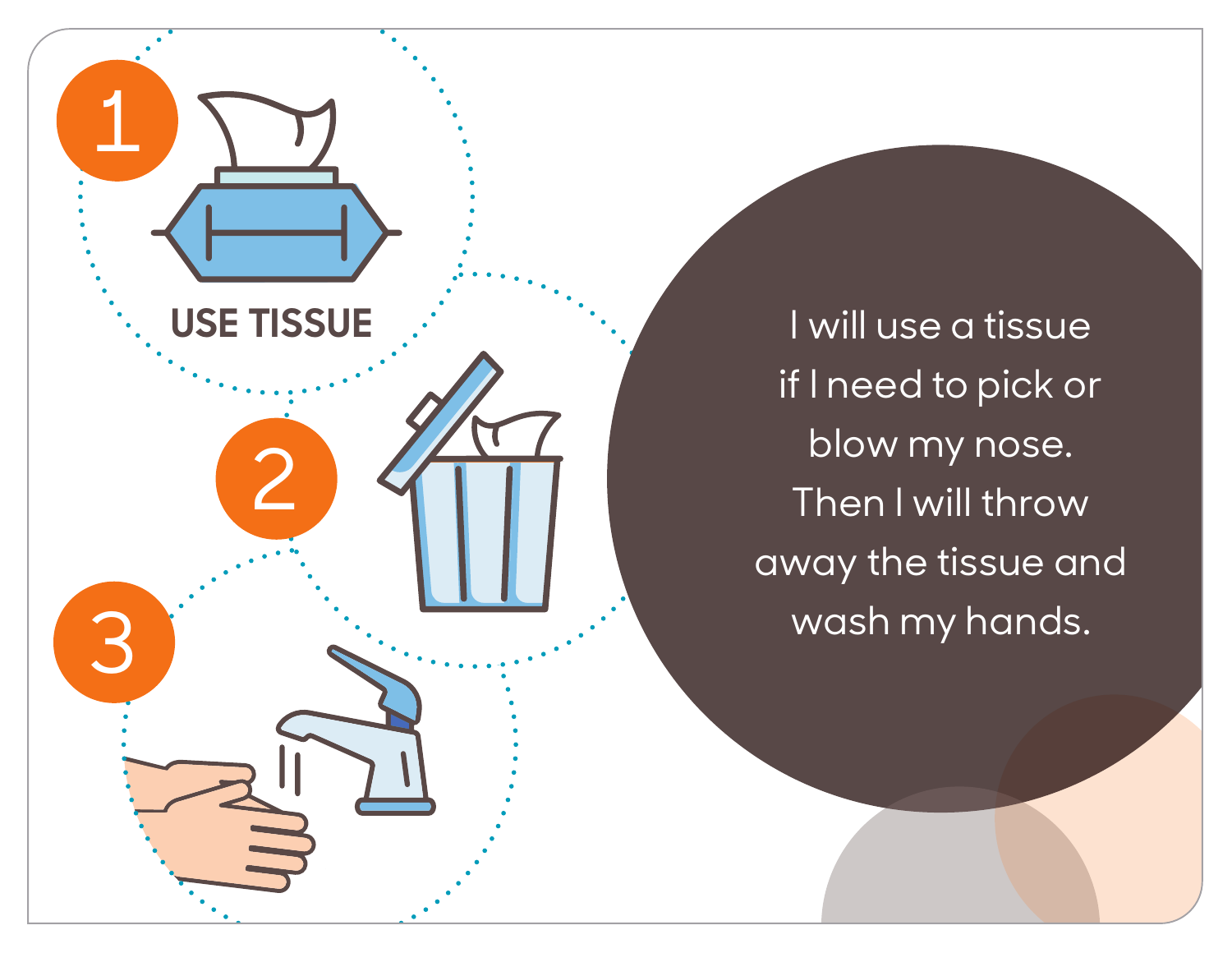



**NO** 

**HIGH** 

**FIVES**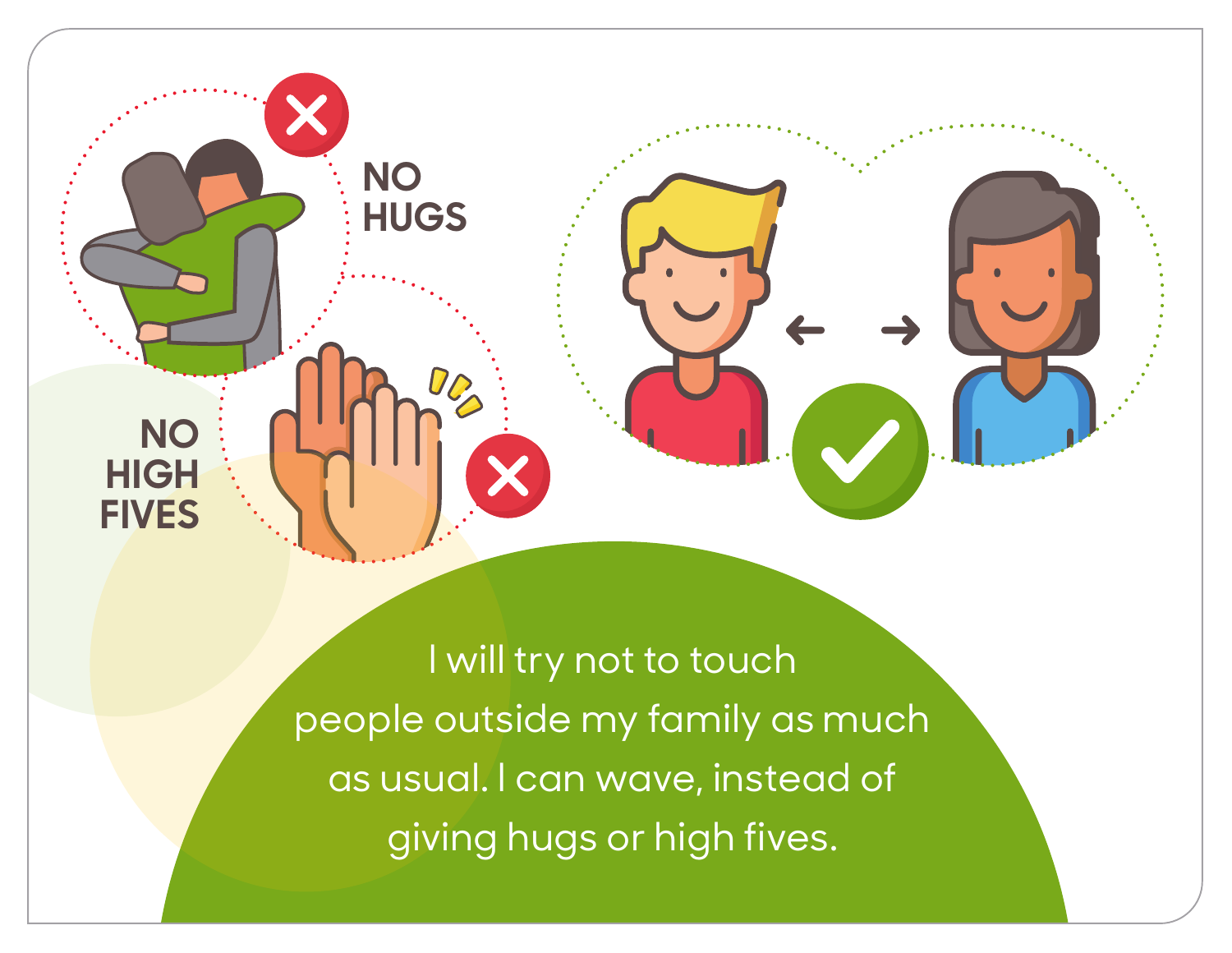

My school may close to keep everyone healthy. While I am home I will do my school work or other activities. Then my school will reopen.

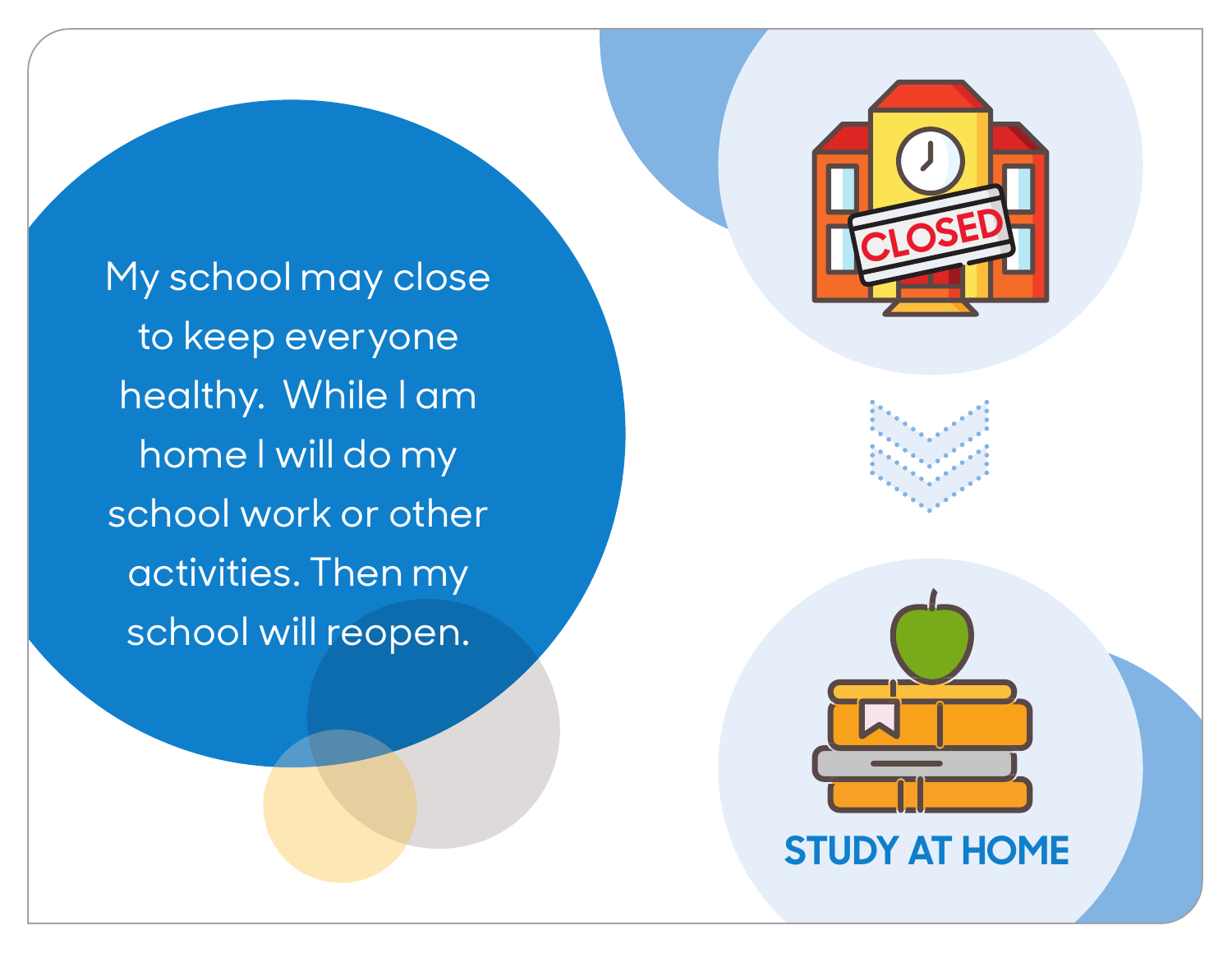

Other places I like to go when school is closed may also be closed to keep everyone healthy.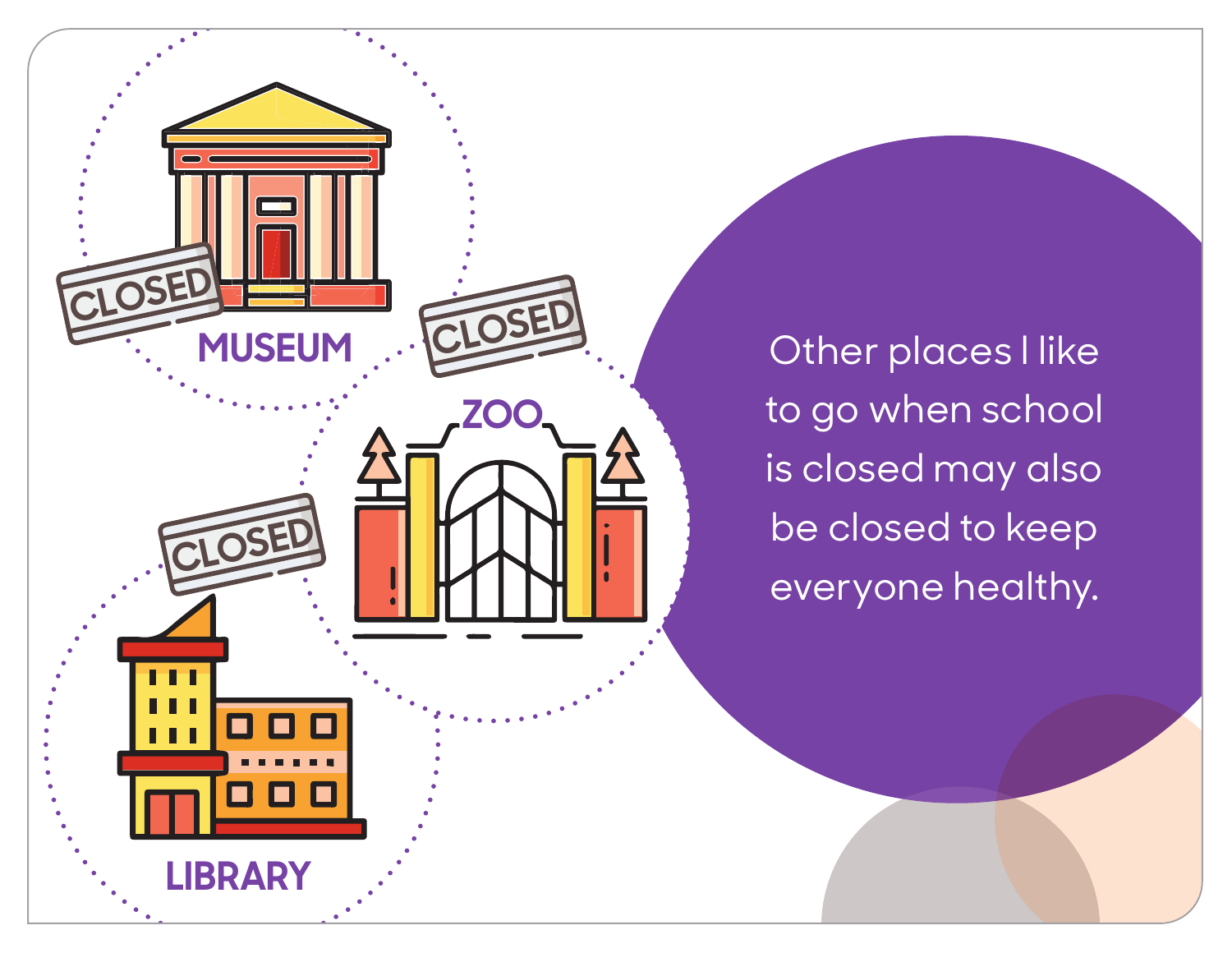I can play outside or go for a walk in my neighborhood. I can have fun at home. When it is safe, I will go back to school.



**PLAY GAMES**

**MAKE ART**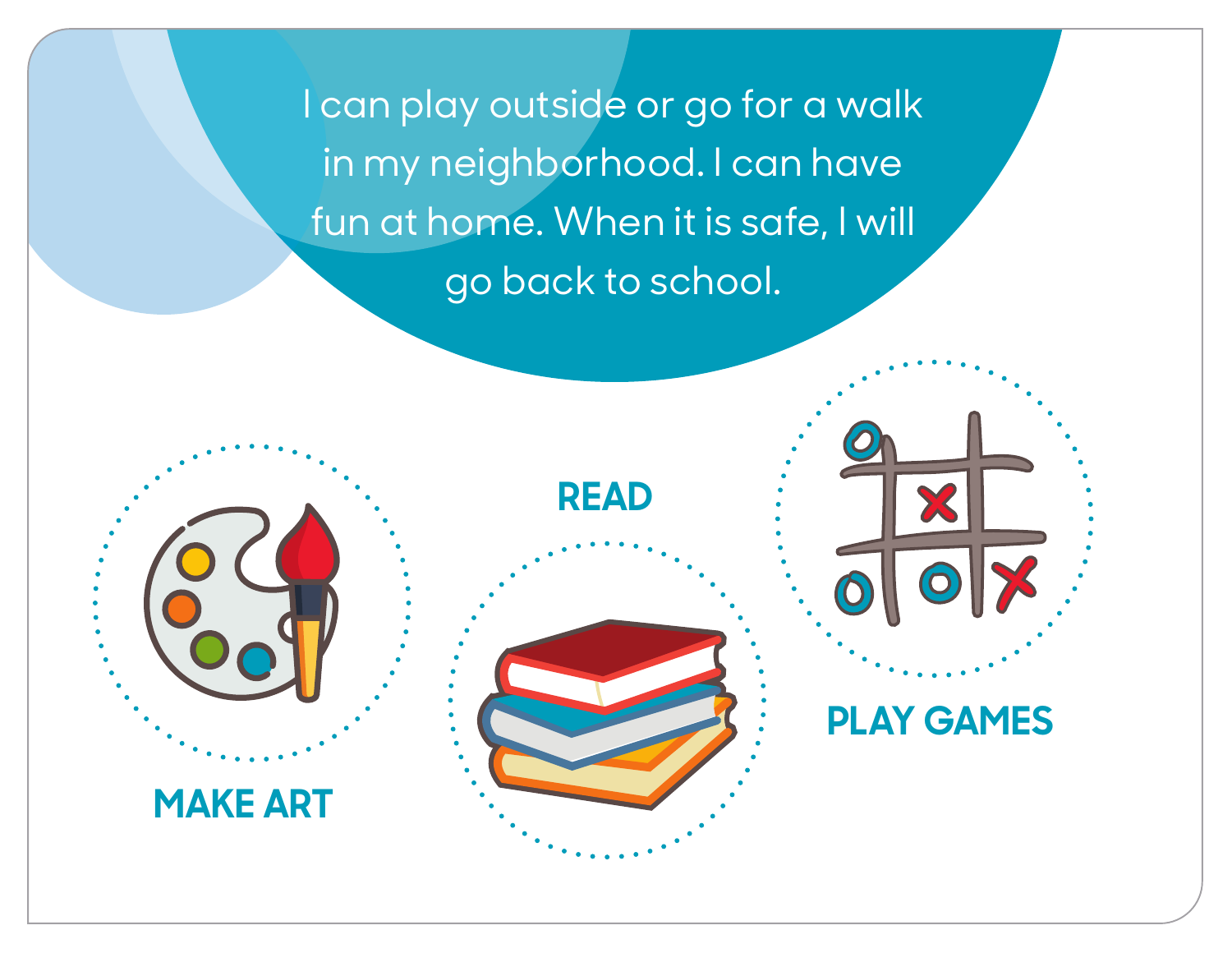

If I am sick with coronavirus, my family will take care of me. I may go to the doctor. Then I will get better. If someone in my family gets sick, they will see a doctor. I may not see them while they get better.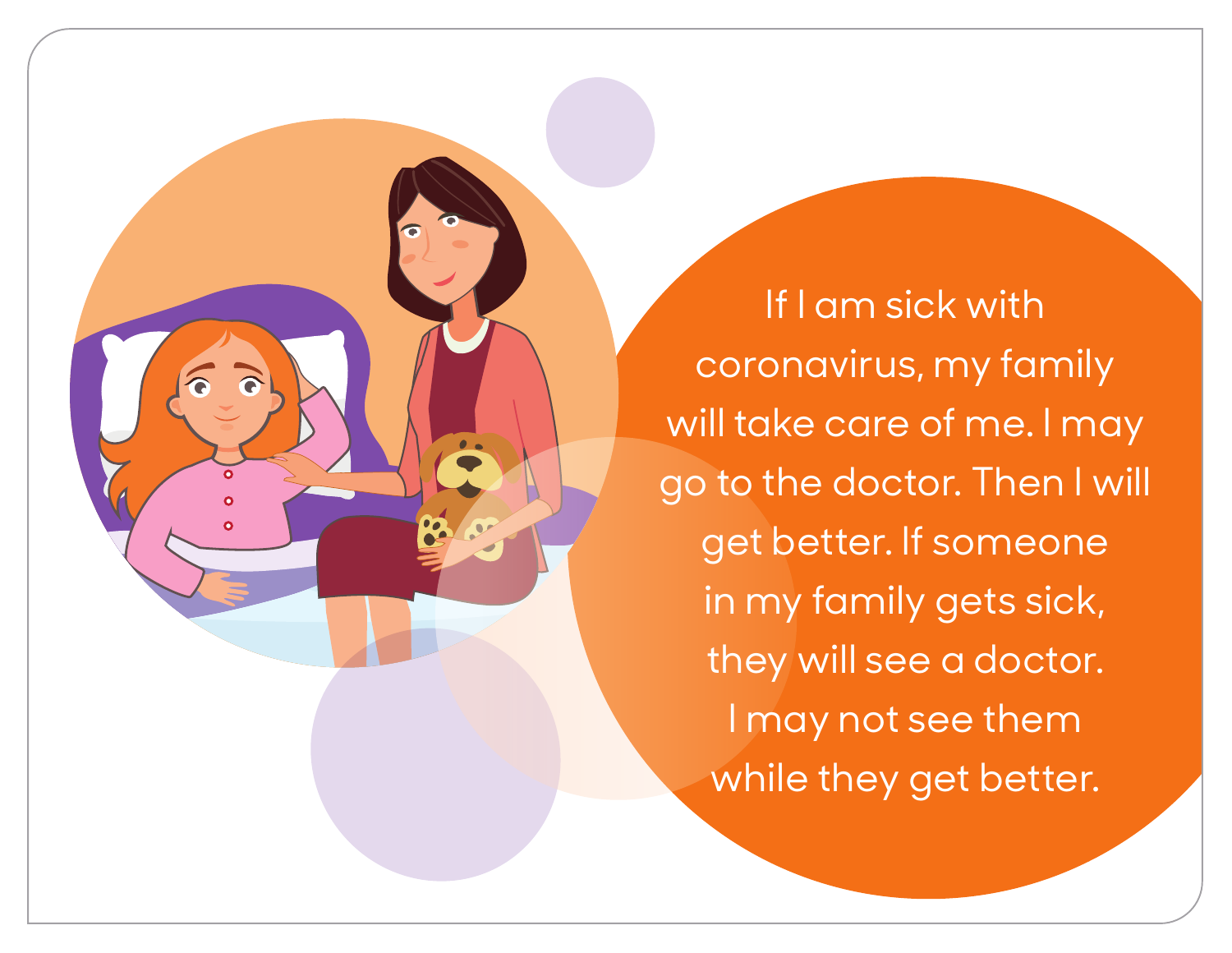

It is ok if I feel scared, sad, or angry. I will talk to a grown-up about my feelings. They will help me feel better.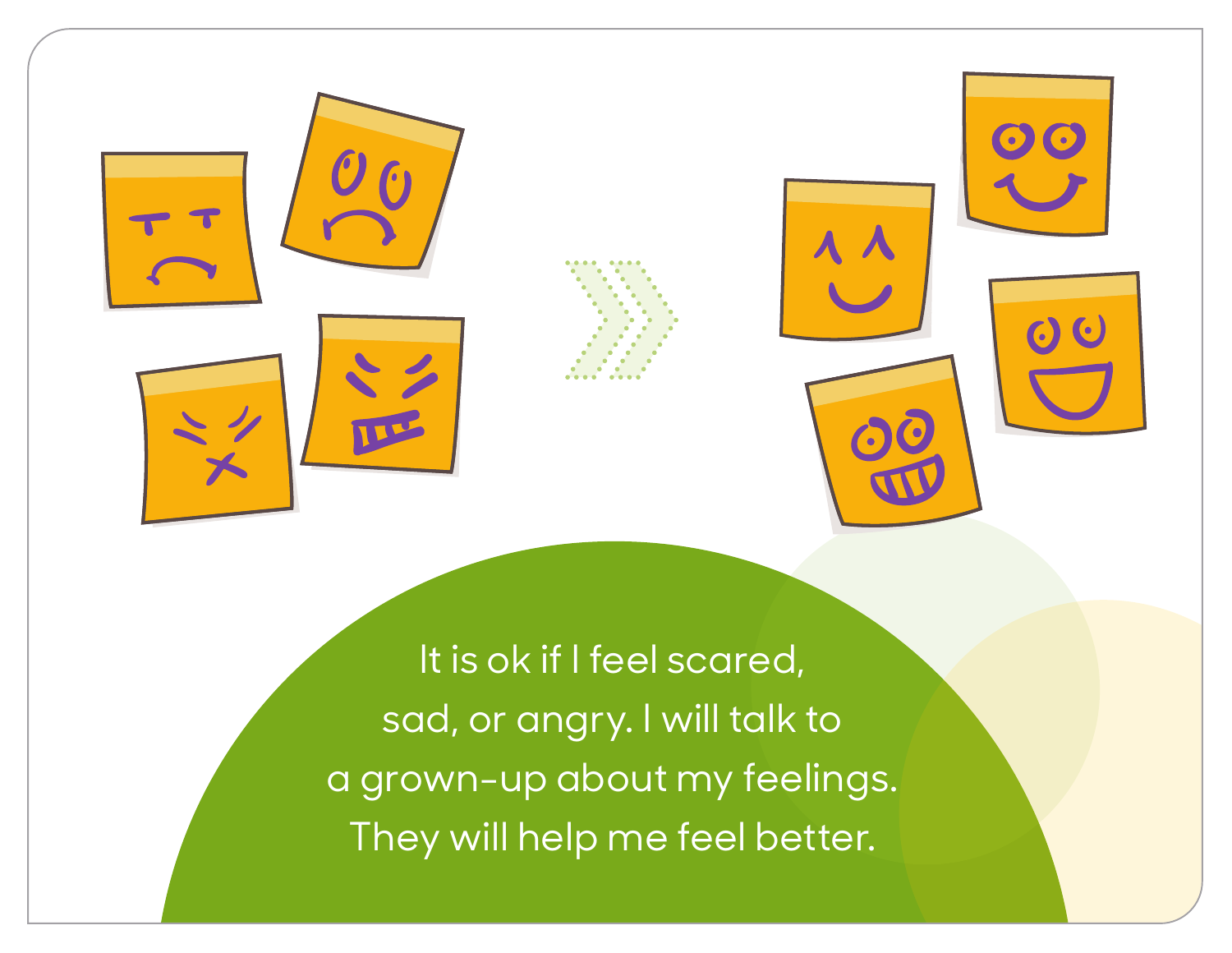There are many grown-ups who are working hard to keep everyone safe and healthy.